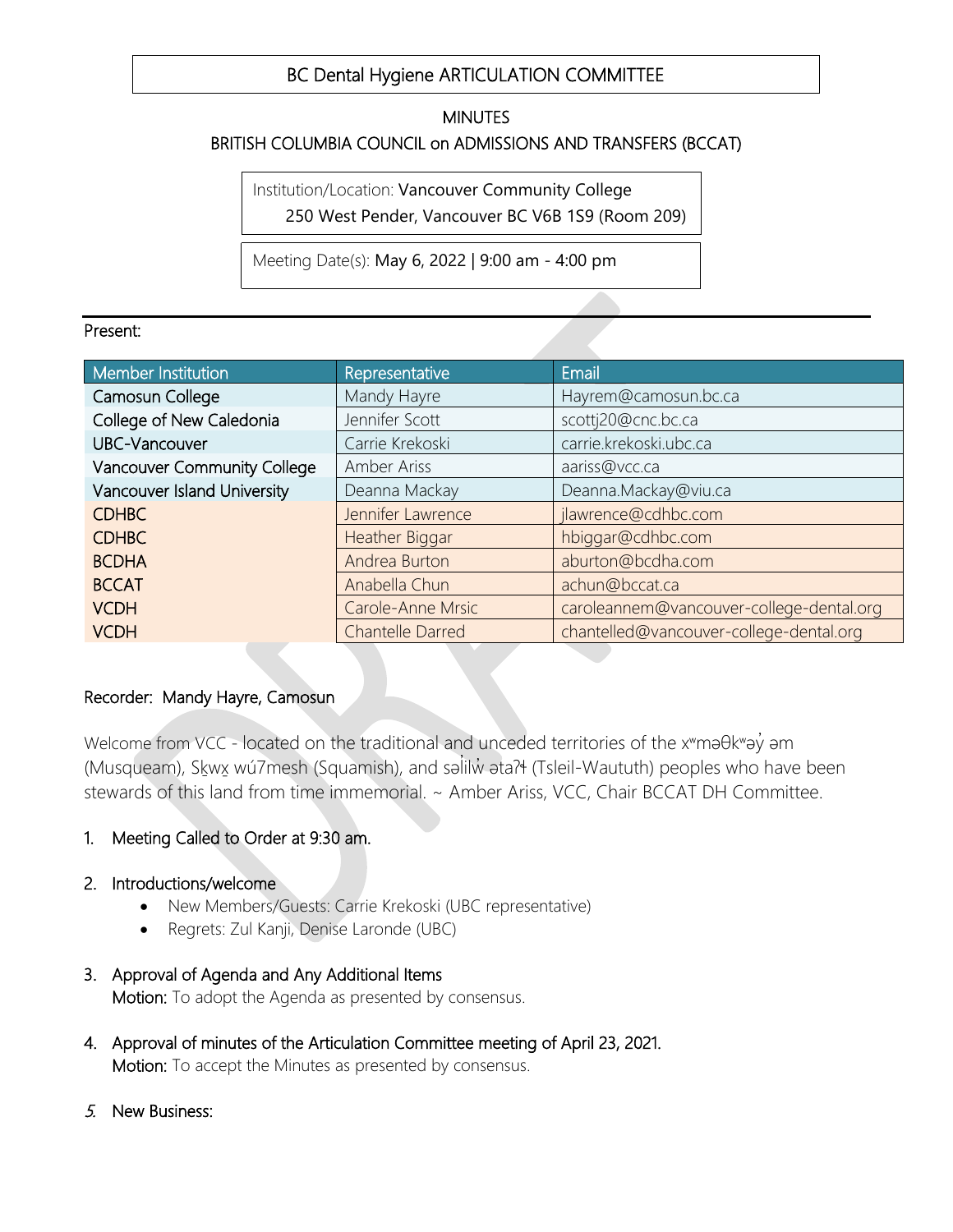- a. The membership list was updated and circulated.
- $b.$  The Chairs/Recorders rotation was reviewed and approved for upcoming year.
- $c$ . Reviewed the updated program comparisons chart. ACTION: UBC will send the updated Comparisons chart to Amber (VCC) and Amber will add to the chart and circulate again to the committee.
- d. Supplementary radiography techniques, alternative imaging modalities, and collimators was discussed and what each school is doing to include these.
- e. Schools discussed the approach they use to measure CAL
- f. Dental Photography: Schools discussed the depth/breadth to which they teach this.
- g. Radiography: the schools discussed how many radiographs they take of different types.
- h. Maintaining a recall system: The schools discussed how they maintain their client pool.
- i. Dental software program being used: The schools share the dental software they use and the pros/cons of each.
- j. Guided Biofilm Therapy: The schools discussed how they are incorporating this into their program (if at all).
- k. Glass Ionomer: Schools discussed if students moving towards glass ionomer as sealant material or mostly still using the resin-based (eg. Clinpro) sealant material.
- l. Mental health of students in the program, accommodations are increasing. Schools discussed the incidence and management of this.
- m. Length of the DH program and new competencies: The program discussed how they are addressing new competencies and the desire to potentially lengthen the program.
- n. Corporate awards (benefits/challenges): Programs will collaborate with one another for corporate donations if possible.
- o. Student Tracking: The schools discussed how they track faculty approvals/signing off of student client care components.
- p. Part B of NDHCB Exam: The schools discussed if/how they are using OSCE's to mimic the proposed CDHBC clinical board exam.
- q. Clinical evaluation summaries were discussed by each school.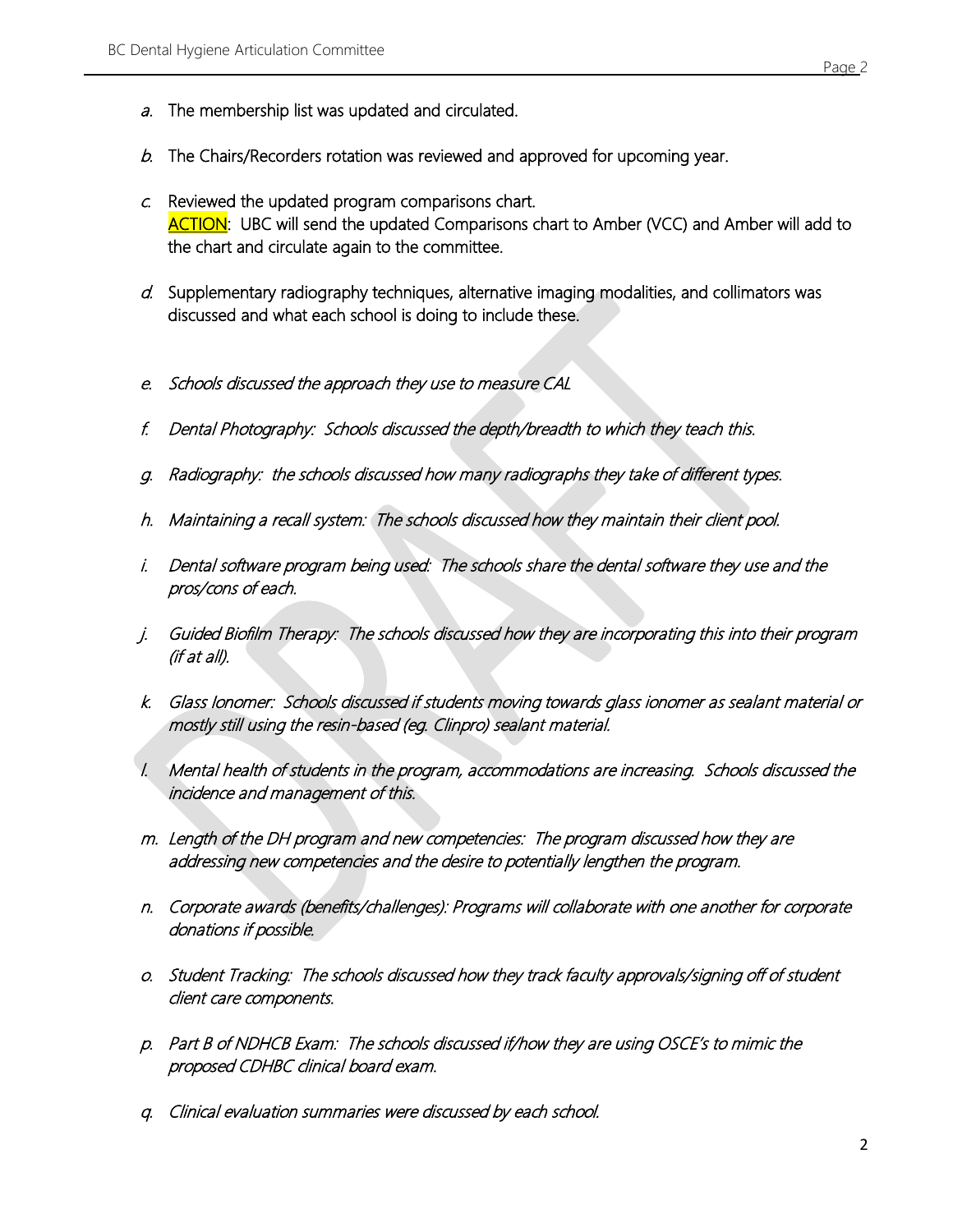- r. Pre-requisites of Anatomy & Physiology: The schools discussed how they are managing the issue of A&P labs if they were not offered for the past two years and student admissions.
- s. Universal Dental Care: The schools discussed the potential impacts of this for our educational programs.
- t. Case studies for perio case and caries case study? The schools discussed how these are being used in their programs.
- 6. Presentation of Institutional Reports the reports were reviewed collectively.
	- a. Camosun College
	- b. College of New Caledonia
	- c. University of British Columbia
	- d. Vancouver Community College
	- e. Vancouver Island University

### 7. Guest Reports/Updates

- a. VCDH, Carole-Anne Mrsic and Chantelle Darred, 1:00 pm
	- i. The VCDH provided an update on their program and personnel changes. There was an information exchange on topics of mutual interest.
- b. CDHBC, Jennifer Lawrence & Heather Biggar, 1:30 pm
	- i. Anatomy and Physiology labs The pandemic made it so some schools were not offering the lab component of A&P, and this became a barrier for students to enter our programs. And, we are not sure of the value of the labs (although we have not done a fulsome look at this at this time). But, if schools decided to do this, what would the feedback of CDHBC be? The CDHBC looks towards the CDAC competencies for the knowledge required for the programs. If we believe the lab portion should be altered/removed, the programs could send a proposal to the CDHBC for consideration. The same would be true for the other pre-requisites.
	- ii. Vaccination the mandate and everything around it came from the Public Health Officer, so our questions are best directed at Dr. Bonnie Henry (PHO). The CDHBC has followed the directions and mandate of the PHO.
	- iii. Mask mandate The CDHBC says to follow the PHO orders, and then follow what your employer says beyond that (and the requirements of places your students/faculty may go such as residential care facilities).
	- iv. BC College of Oral Health Professions the government posted the amalgamation regulation and are open for consultation. The new College will open Sept 2, 2022. However, full amalgamation and functioning will take time (likely years). Harmonization will take a lot more time. The three main things are:
		- 1. There is a lot of lift and place that happened with regulations and bylaws.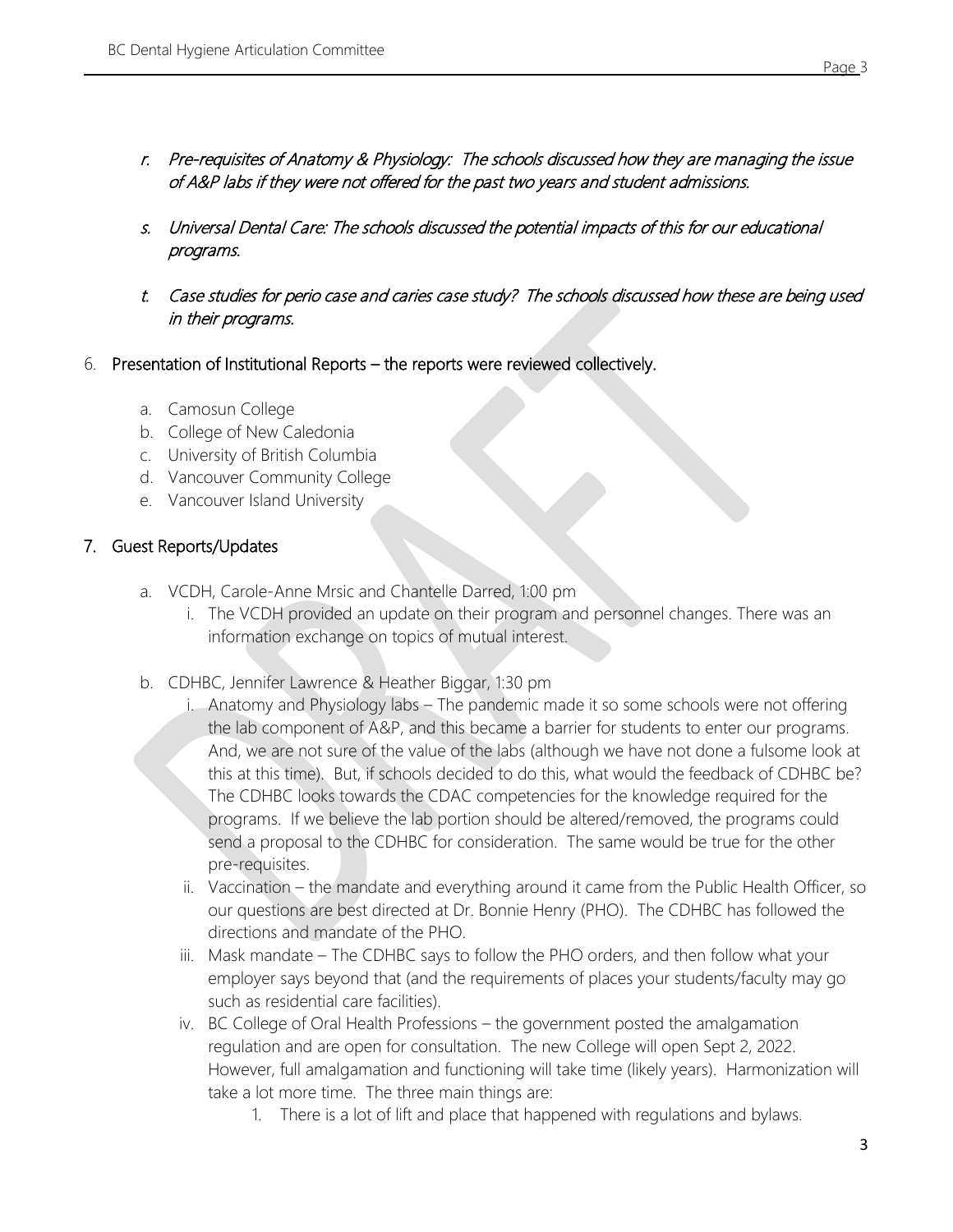- 2. Therefore, there are very minor changes that happened.
- 3. There is some opportunity to modernize and shift some sections based on the Cayton Report (for example, there is now a 50/50 percent public/professional representation on the board; and equal representation on the board from the professions (six professions and one member from each profession on the board).
- 4. The Minister will appoint the first board (elections won't happen until 2024 likely if it happens at all).
- 5. Committee structure will change the committees will be very large, but they will meet as panels (like 3 per panel). For example, for complaints this makes sense because dentists have 300 complaints per year, versus RDHs have 10 per year – and there is no way that one committee could address all 300 complaints, so different (smaller) teams will be used to address them.
- 6. Fiscal year end will change to March  $30<sup>th</sup>$  for all registrants of the new College, and more communication will be forthcoming around how this will work.
- 7. The new College will not collect any Association fees as of March 30, 2022.
- v. National Dental Plan:
	- 1. The CDHBC doesn't see it impacting the work of the CDHBC. It is a better question for the BCDHA.
	- 2. The main question for educators is whether RDH's and schools will be able to bill the dental plan. The CDHBC is unable to comment.
- vi. Updates on the performance exam:
	- 1. The Canadian Performance Exam has been gifted to the NDHCB/FDHRC. They are planning on administering the first session in October 2022 for graduates of non-accredited programs and international candidates. All of the information will be on their website by June 2022.
	- 2. If someone needs the exam, the CDHBC refers them to the NDHCB now.
	- 3. What happens to it after that will be up to NDHCB.
	- 4. At this time, it is just for gradates of non-accredited programs and foreign trained graduates.
	- 5. The NDHCB wants a part B to their exam, and they will determine what it will look like. It likely will not look like what the practice exam looks like right now as they have too many other, higher priority items. The schools gave a friendly reminder that we would need a three year lead time for implementation. The College is aware of this and understands the rationale for why.
- vii. BC Educational Standard: Schedule 1
	- 1. CDHBC provided an overview of the College policy for the accreditation reports
	- 2. Critical elements should be elaborated upon.
	- 3. So, the CDHBC would like the following:
		- a. The report CDAC sent you after the site visit (not all of the documentation schools provided to CDAC). Essentially, they only want what to see the outcome of the visit.
		- b. The letters from CDAC subsequently indicating how you have met the recommendations/suggestions.